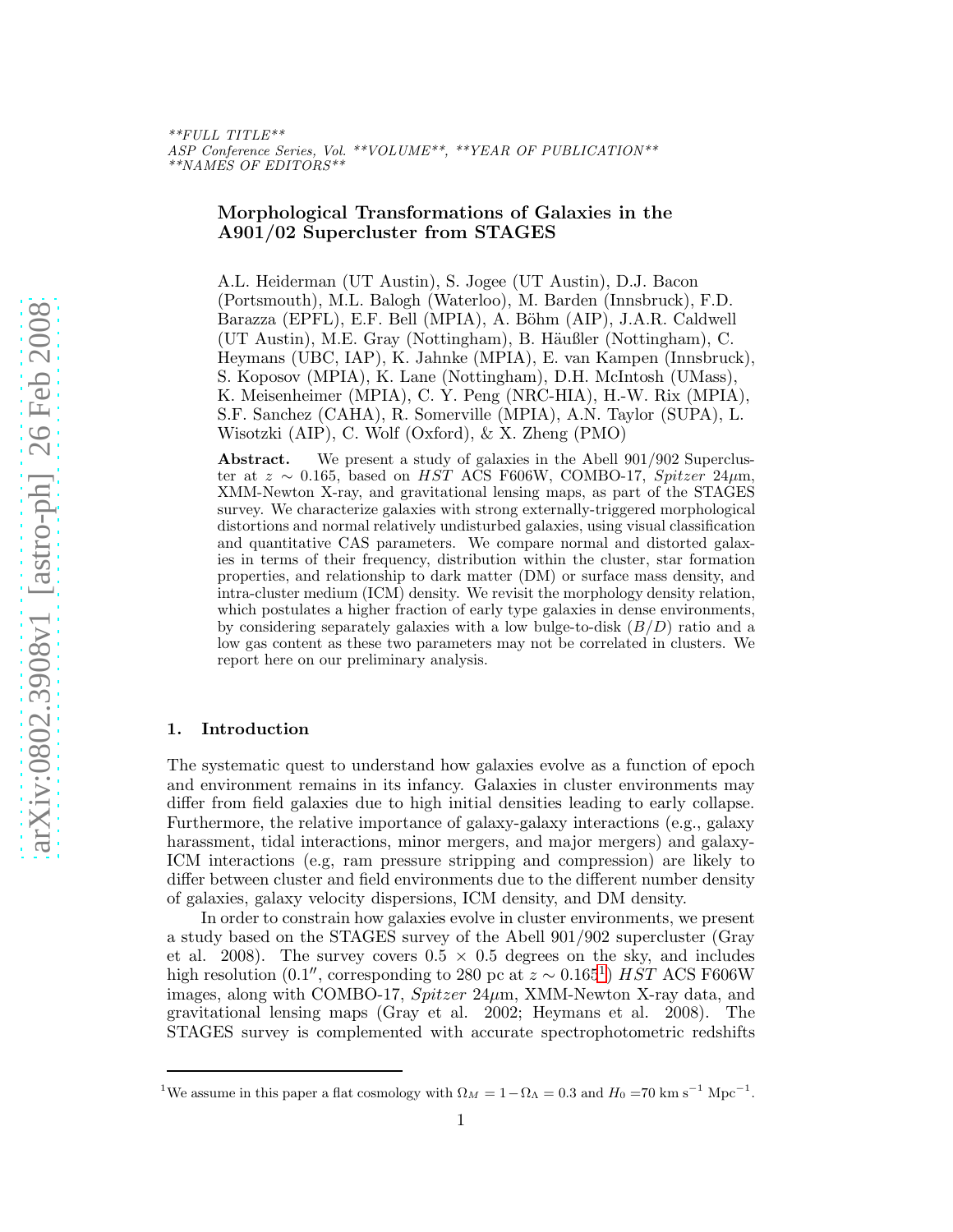with errors  $\delta_z/(1+z) \sim 0.02$  down to  $R_{\text{Vega}}=24$  from the COMBO-17 survey (Wolf et al. 2004), and stellar masses (Borch et al. 2006). Star formation rates (SFRs) are derived from the COMBO-17 UV and Spitzer  $24\mu$ m data (Bell et al. 2007).

The supercluster sample of 2309 galaxies covers a broad range of luminosities, encompassing both dwarf and larger galaxies (E to Sd). We present many of our results separately for bright  $(M_V \le -18; 798 \text{ galaxies})$ , and faint galaxies  $(-18 \lt N_V \le -15.5; 1286$  galaxies). This is because the morphological characterization is less robust for small dwarf galaxies, than for normal galaxies, due to surface brightness, spatial resolution (280 pc), and contamination from field galaxies.

## 2. Methodology and Preliminary Results

Using the CAS code (Conselice et al. 2000), the concentration  $(C)$ , asymmetry  $(A)$ , and clumpiness (S) parameters were derived from the HST ACS F606W images. Given that the CAS merger criteria  $(A>S$  and  $A>0.35)$  tend to capture only a fraction of interacting/merging galaxies (e.g., Conselice 2006; Jogee et al. 2007), we also characterize the morphological properties via visual classification. In order to identify galaxies that are distorted due to a recent merger or tidal interaction, we take special care to classify galaxies into three distinct visual classes: (1) Galaxies with *externally-triggered* distortions: These distortions, triggered by tidal interactions or mergers, include double or multiple nuclei inside a common body, tidal tails, arcs, shells, ripples, or tidal debris in body of galaxy, warps, offset rings, and extremely asymmetric SF or spiral arms on one side of the disk. Galaxies are classified as strongly or weakly distorted, according to whether the distortions occupy a large or small fraction of the total light. (2) Galaxies with *internally-triggered* asymmetries (classified as Irr-1): Internallytriggered asymmetries are due to stochastic star-forming regions or the low ratio of ordered to random motions, common in irregular galaxies. These asymmetries tend to be correlated on scales of a few hundred parsecs, rather than on scales of a few kpc. (3) Relatively *undistorted symmetric* galaxies (classified as Normal).

The assumed correlation implicit in the Hubble sequence, between a high  $B/D$  and a low gas and dust content, can often fail in cluster environments, where systems of low  $B/D$  may have smooth featureless disks (e.g., Koopmann & Kenney 1998). This begs the question of whether the classical morphologydensity relation, which claims a larger fraction of early-type galaxies in dense environments, is driven by a larger fraction of gas-poor galaxies in such environments, or a larger fraction of bulge-dominated systems, or both. In order to address this question, we visually classify the clumpiness and  $B/D$  ratio of galaxies separately, classifying galaxies into five categories: pure bulge (pB), bulge plus disk (B+D) clumpy or smooth, and pure disk (pD) clumpy or smooth. We present below extracts of our preliminary findings.

*1. Fraction of strongly distorted galaxies:* Visual classification shows that  $\sim$ 3% and  $\sim$ 0.4% of bright (M<sub>V</sub> < -18) and faint (-18 < M<sub>V</sub> < -15.5) galaxies are strongly distorted, respectively. (The results for faint galaxies are highly uncertain.). The distortion fraction for bright galaxies in Abell 901/902 is lower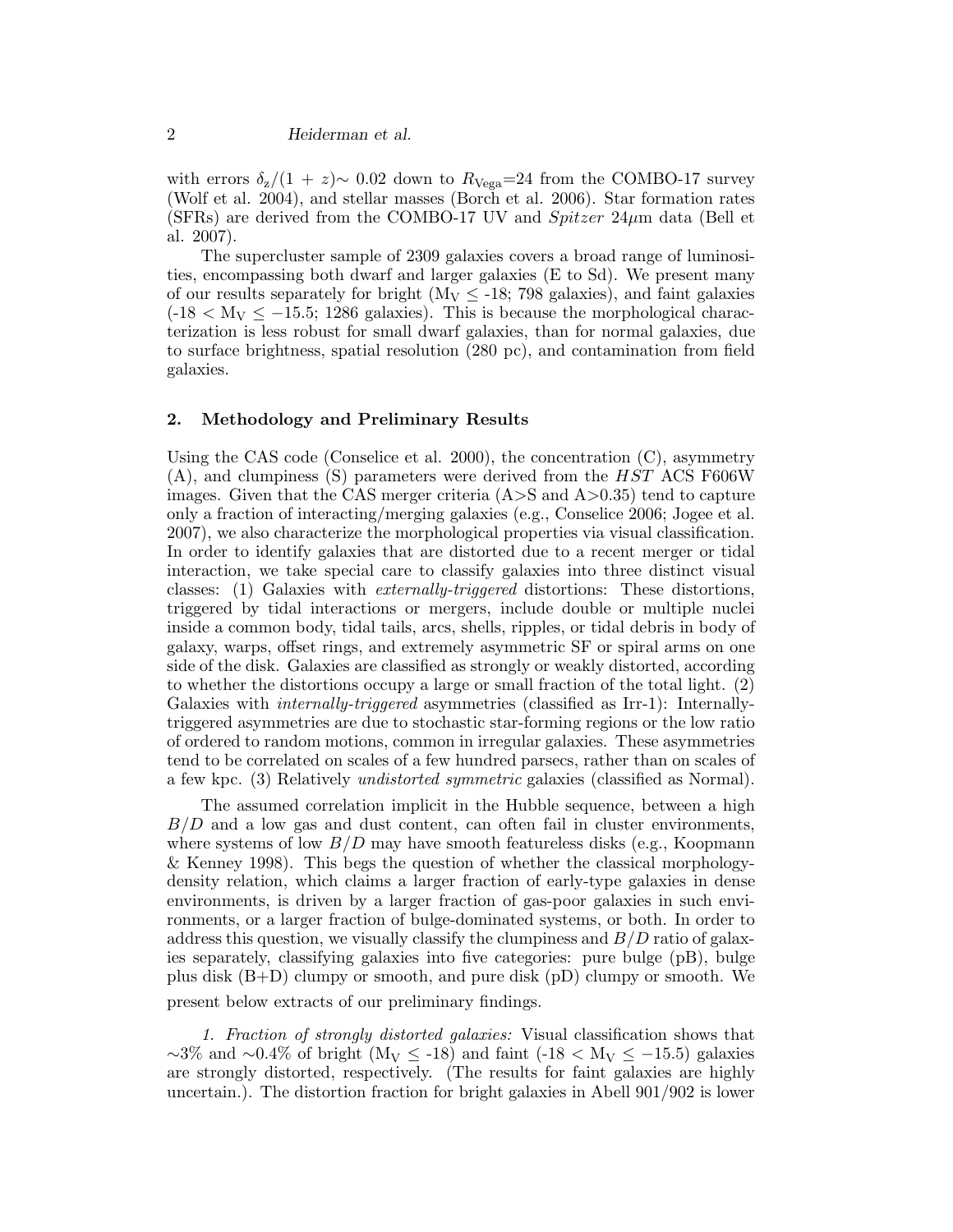than the values of 7% to 9% reported in the field for bright ( $M_B \leq -20$ ; Lotz et al. 2007) or massive  $(M \geq 2.5 \times 10^{10} M_{\odot};$  Jogee et al. 2007) galaxies.

*2. CAS recovery rate:* The CAS merger criteria (A>S and A>0.35) capture 54% and 40% of the strongly distorted galaxies in the bright and faint samples, respectively.

*3. Distribution of strongly distorted vs normal galaxies:* Most strongly distorted galaxies lie outside the cluster cores, avoid the peaks in DM surface mass density ( $\kappa \geq 0.1$ ) and ICM density (Fig. 1A). These results are consistent with high galaxy velocity dispersions in the core being unfavorable to mergers and strong tidal interactions. It may also be due, at least in part, to the predominance in the core of gas-poor systems (see point 6 below; Fig. 1B), which tend to show shorter-lived tidal signatures.

*4. SFR of strongly distorted vs normal galaxies:* The UV-based SFR ranges primarily from 0.001 to 15  $M_{\odot}$  yr<sup>-1</sup> and rises with stellar mass (Fig. 1D). The average  $SFR_{UV}$  is enhanced only by a modest factor of  $\sim 4$  in strongly distorted galaxies compared to normal galaxies (Fig. 1C). A similar result is reported for distorted galaxies in field galaxies at  $z \sim 0.2$  (e.g., Jogee et al. 2007). For 12% of the 798 bright galaxies having  $Spitzer$  24 $\mu$ m detection, the UV+IRbased SFR ranges primarily from 0.01 to 50  $M_{\odot}$  yr<sup>-1</sup>, and the median ratio of (SFR<sub>UV+IR</sub>/SFR<sub>UV</sub>) is ~ 3, indicating significant amounts of obscured star formation.

*5. Specific SFR (SSFR) of strongly distorted vs normal galaxies:* The SSFR or SFR per unit stellar mass is on average lower at higher stellar mass, consistent with a large fractional growth happening in lower mass galaxies at later times (Fig. 1D). Only a modest enhancement in  $SSFR_{UV}$  is seen in distorted galaxies compared to normal galaxies.

*6. The Morphology-Density relation in A901/02:* Smooth (gas-poor) galaxies cluster in regions of high ICM density while clumpy (gas-rich) systems dominate at low ICM densities (Fig 1B). The ratio of smooth (gas-poor) galaxies to very clumpy (gas-rich) galaxies within the central 0.3 Mpc is  $(89\%:11\%)$ , (75%:25%), and (86%:14%), respectively, for A901a, A901b, and A902. These values are comparable to the ratio of (80%:20%) for early-type to late-type galaxies in the classical morphology-density relation (Dressler 1980). Future work will explore whether the ratio of bulge-dominated galaxies to disk-dominated galaxies also shows a similar trend with galaxy number density.

Acknowledgments. AH and SJ acknowledge support from NSF grant AST-0607748, LTSA grant NAG5-13063, and HST-GO-10861 from STScI, which is operated by AURA, Inc., for NASA, under NAS5-26555.

### References

Bell, E., et al. 2007, ApJ, 663, 834 Borch, A., et al. 2006, A&A, 453, 869 Conselice, C., Bershady, M. A., & Jangren, A. 2000, 529, 886 Conselice, C. J. 2006,ApJ, 638, 686 Dressler, A. 1980, ApJ, 236, 351 Gray, M., et al. 2002, ApJ, 568, 141 Gray, M., et al. 2008, in preparation. Heymans, C. et al. 2008, MNRAS, submitted.